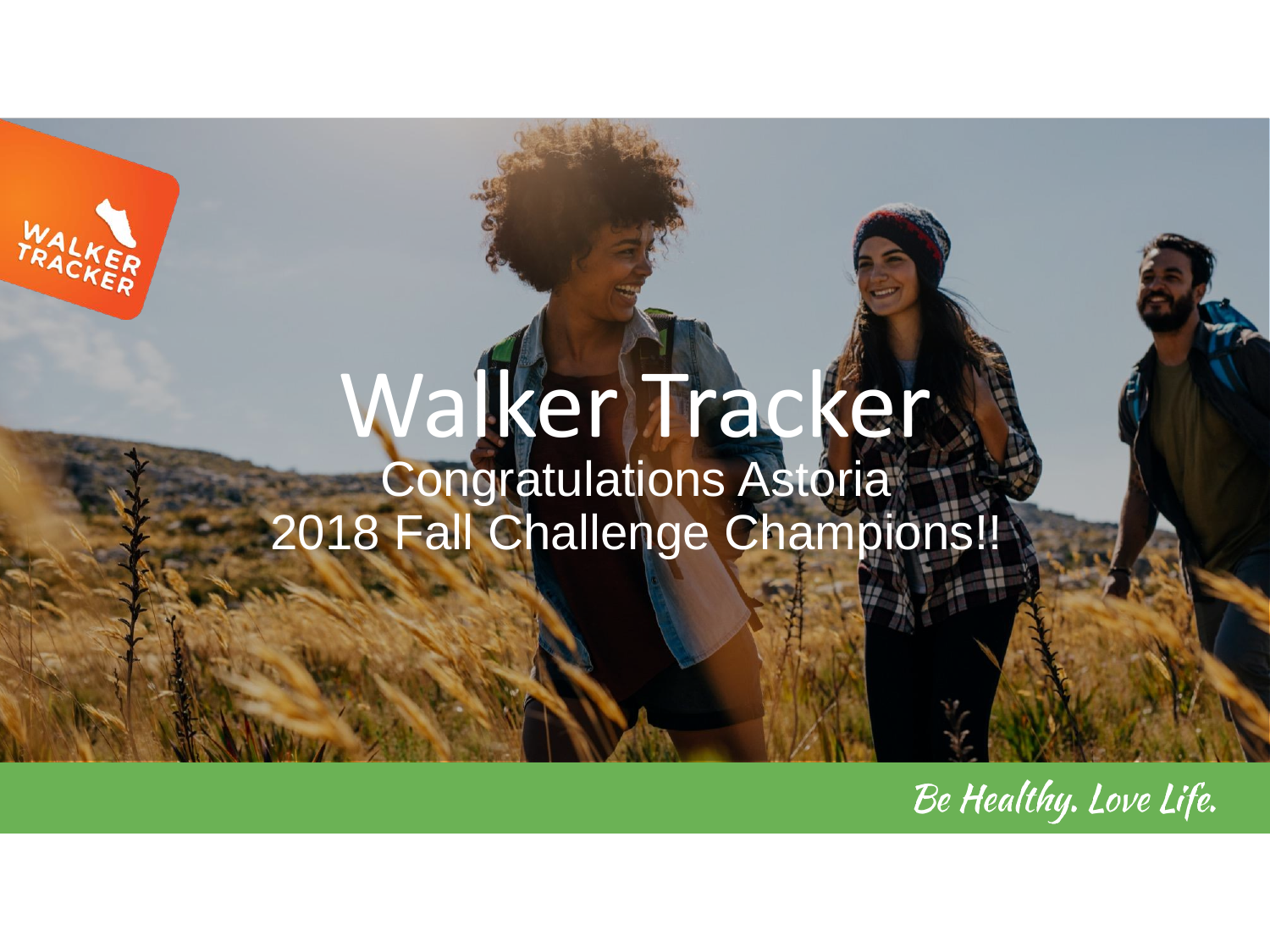

#### **Oregon SEW Gallery Walk Our Journeys from Start Up to Sustainability**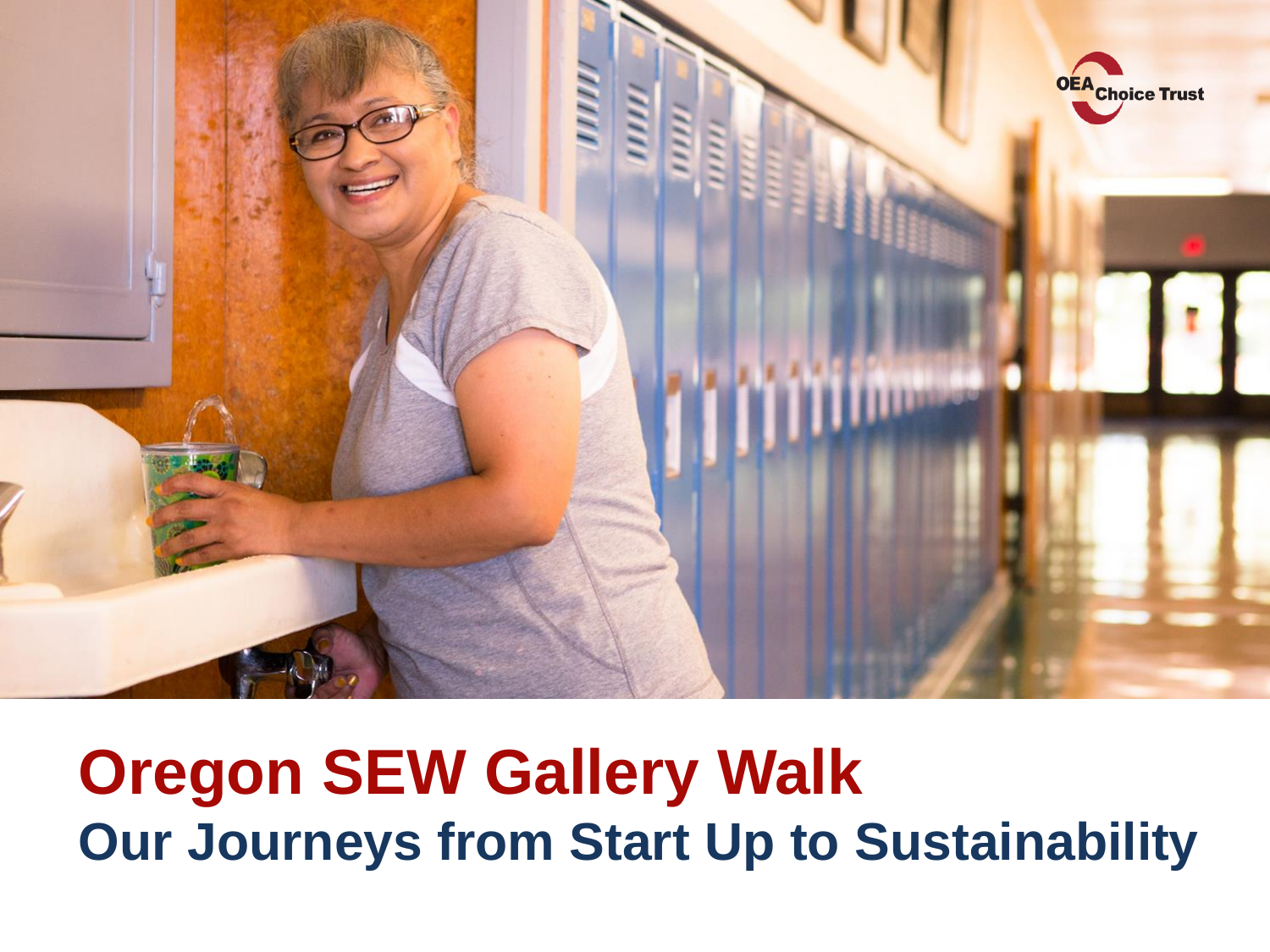# **Our goal for the afternoon**

*To create space and time to network with your colleagues to learn about each others' ideas, strategies and programs.* 

*As a result, inspire each other with ideas that can be used in your school employee wellness initiatives*.

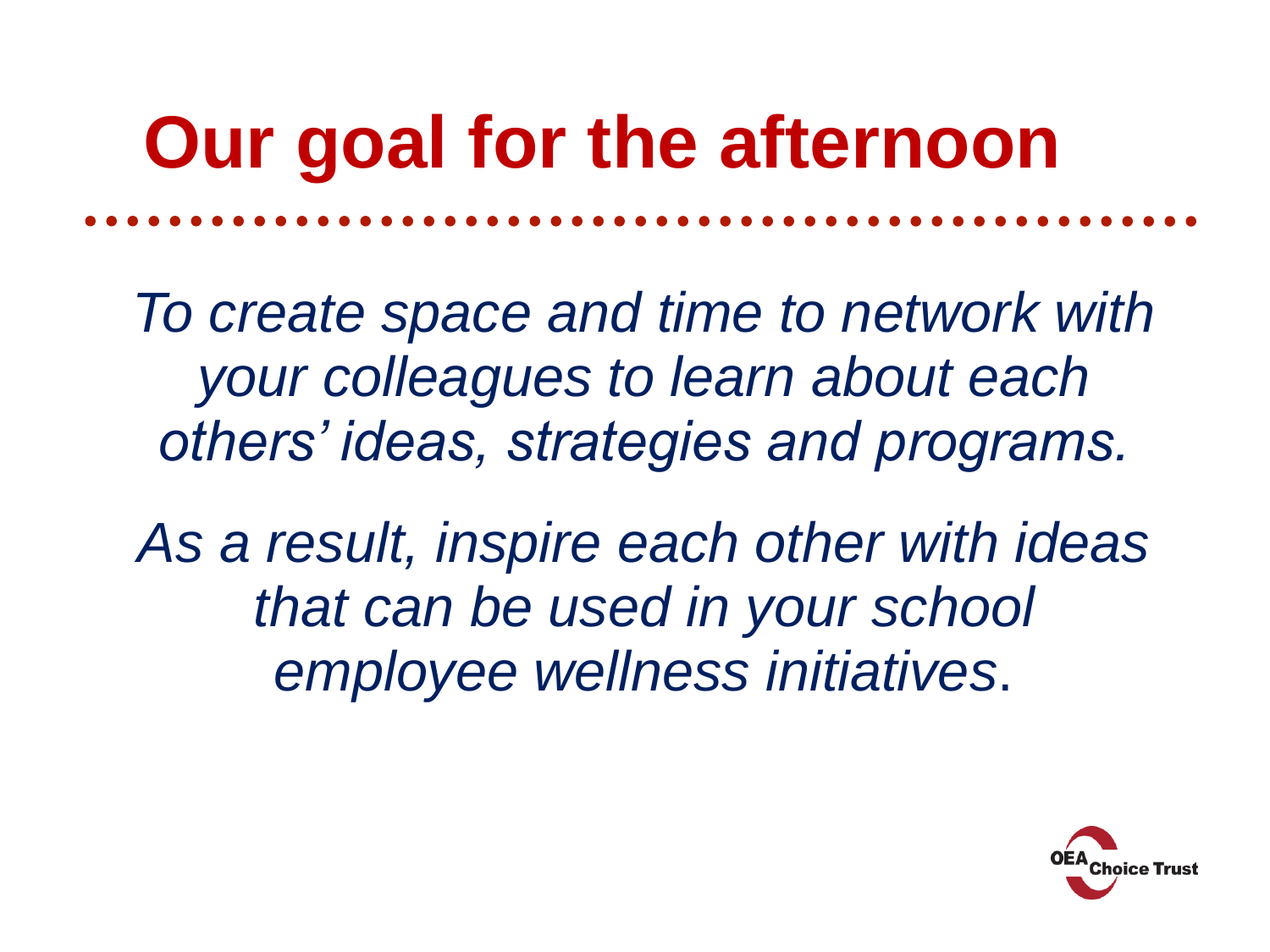## **Gallery Walk Here's how it works!**

- **1. Create Step**: with your team, create a poster that describes your School Employee Wellness Journey. Use the Gallery Walk guiding questions to help design your poster!
- **2. Move and Engage Step**: team members move around the room to view other teams' School Employee Wellness posters. Use the opportunity to learn from your colleagues and ask questions.
- **3. Reflect and Connect:** After your team has visited all School Employee Wellness posters**,** go back to the SEW programs that caught your attention and discuss more with the grantee team.

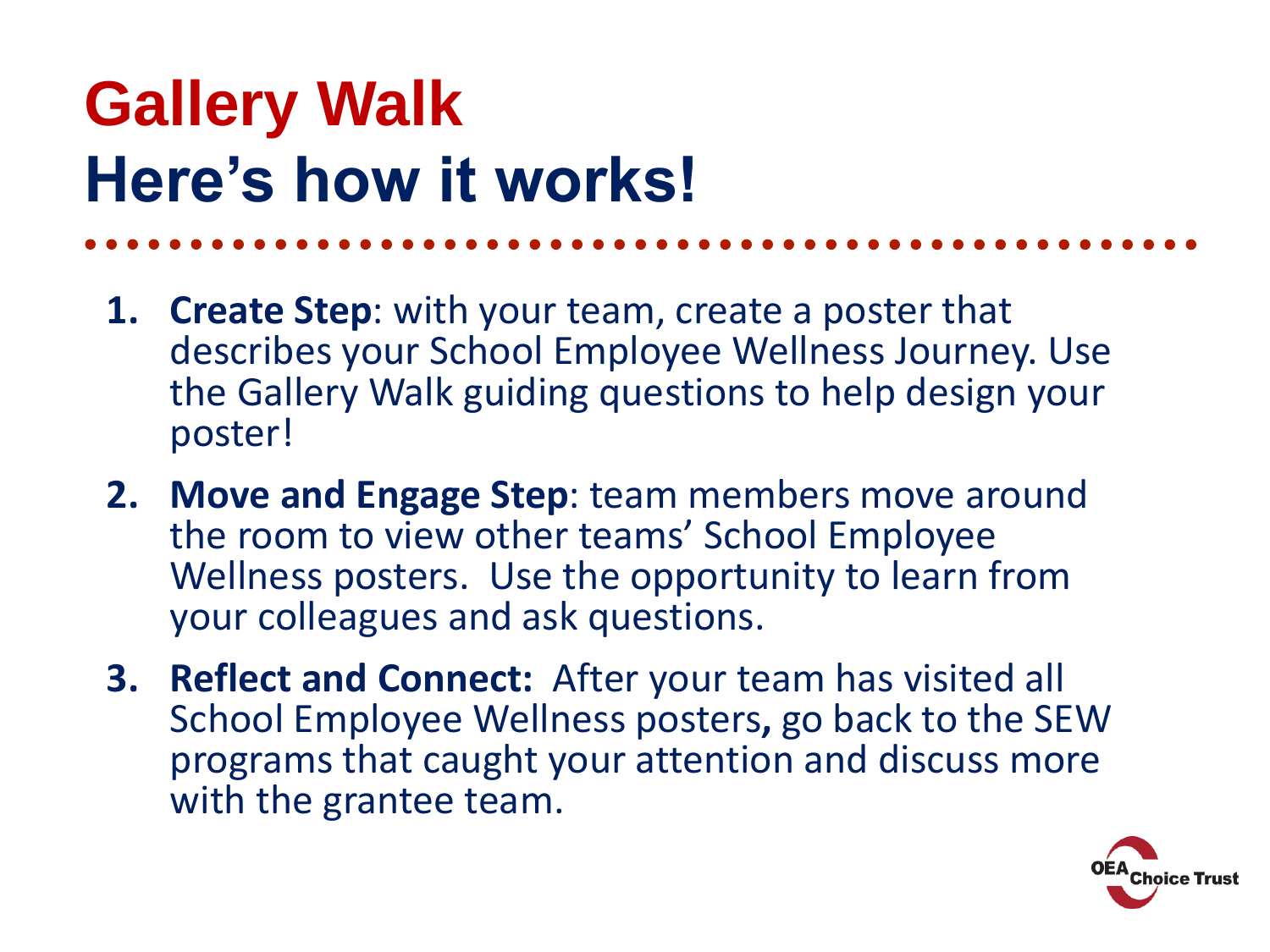## **Gallery Walk: Create Step Why, What, and So What!**



- 1. Why is your leadership and staff investing in your SEW program?
- 2. What strategies are you putting in place to promote the well-being of all staff?
- 3. What are some of the lessons learned?
- 4. What are the highlights of your SEW program?
- 5. How is it making a difference?
- 6. What else would you like us to know about your SEW program?

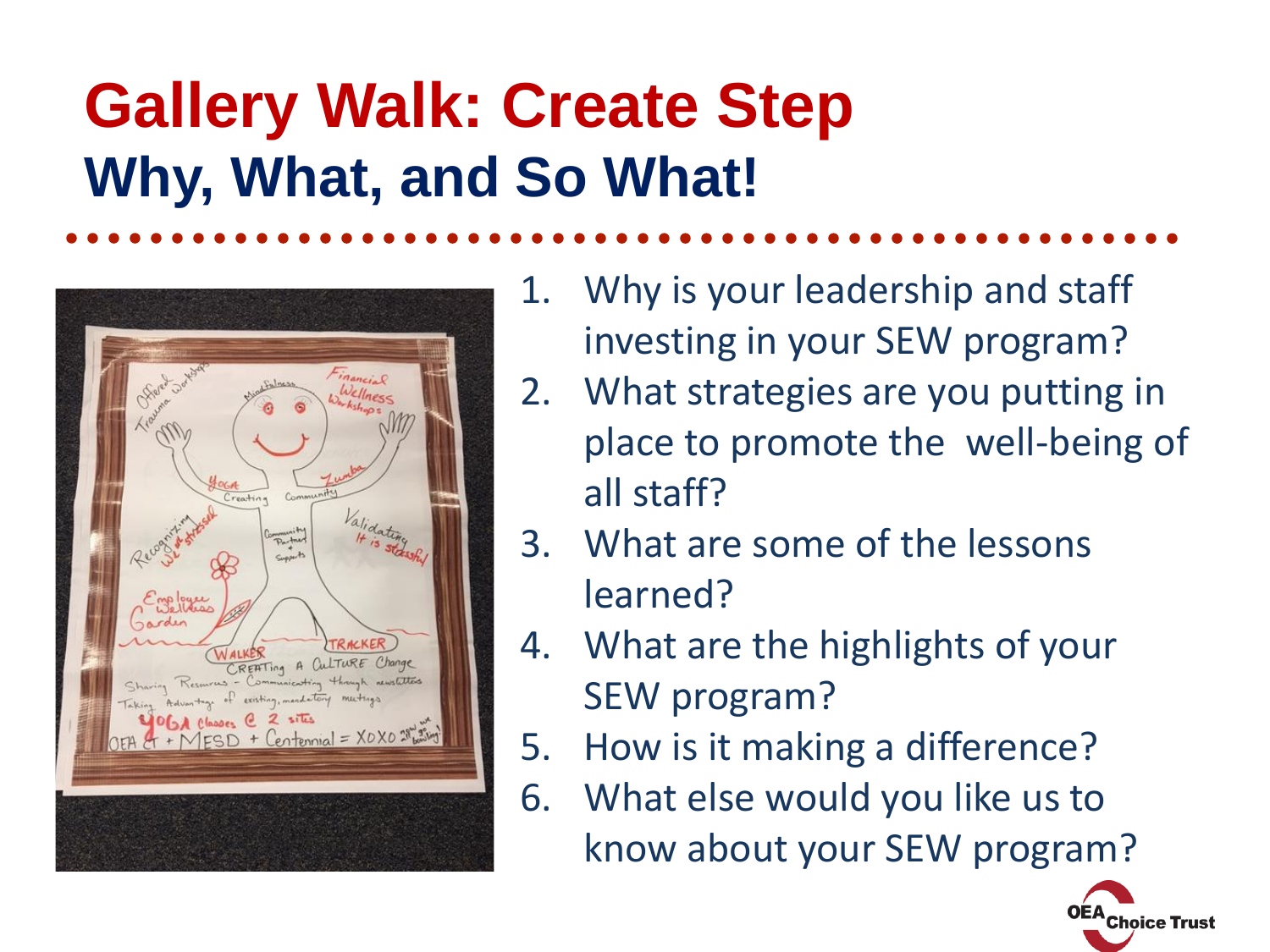# **Teamwork Time**



- 1. As a team, share and discuss the ideas and strategies learned from the day.
- 2. Collectively select up to 3 ideas or strategies your team would like to put into action this school year.
- 3. Write each idea/action on a post it note and place on the BIG IDEA WALL of IDEAS